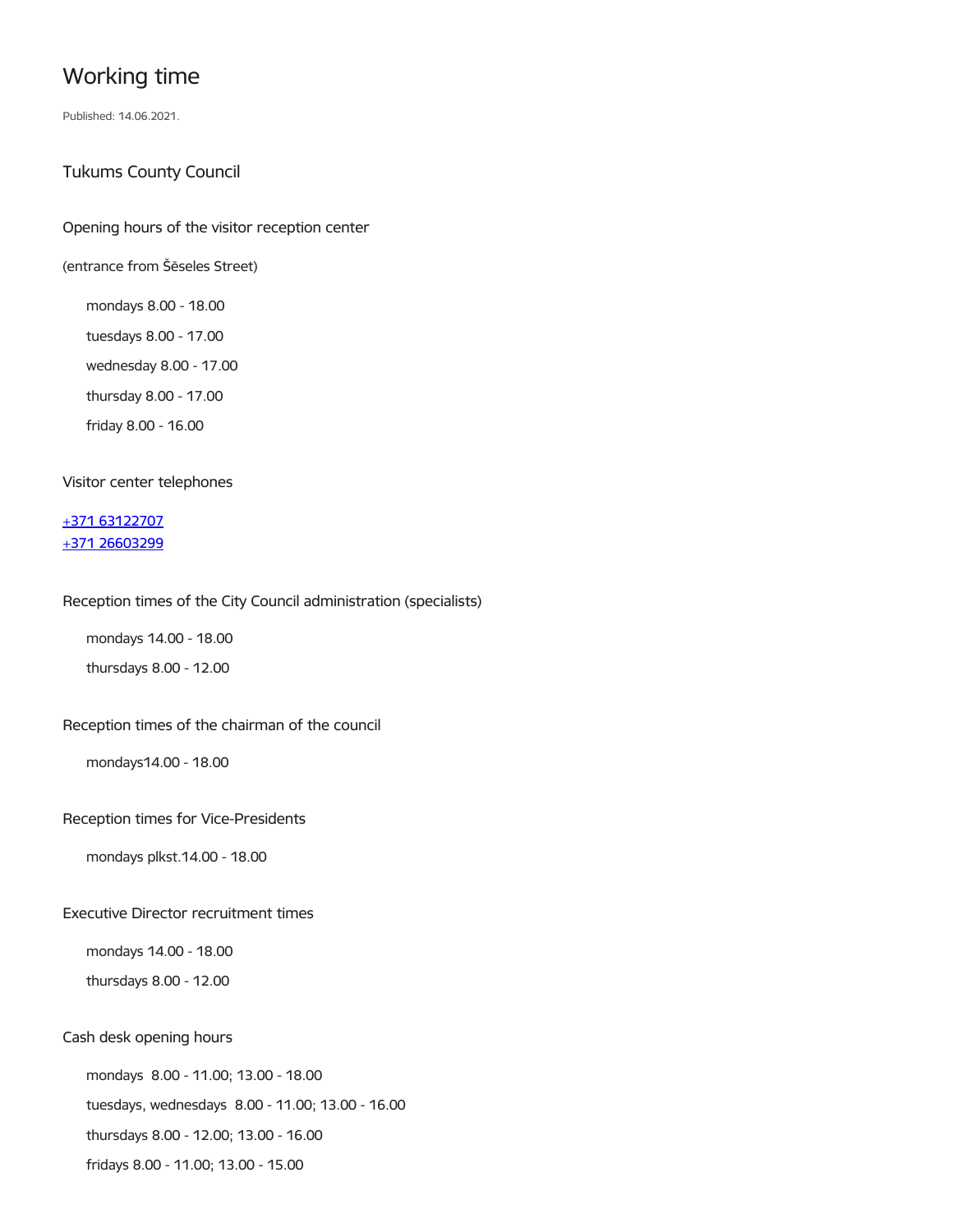Declaration of the place of residence of the population

Visitor reception center at Talsu Street 4 (entrance from Šēseles Street)

mondays 8.00 - 18.00 tuesdays 8.00 - 17.00 wednesdays 8.00 - 17.00 thursdays 8.00 - 17.00 fridays 8.00 - 16.00

### Phones

+371 [63122707](tel:+371%2063122707) +371 [26603299](tel:+371%2026603299)



# Tukums Region Registry Office

Brīvības laukums 10, Tukums, LV -3101

Phones: +371 [63122525](tel:+371%2063122525); +371 [26600643](tel:+371%2026600643) Fax: +371 [63132899](tel:+371%2063132899) E-mail: [dzimtsaraksti@tukums.lv](mailto:dzimtsaraksti@tukums.lv)

The Registry Office informs that citizens can also request documents electronically www.latvija.ly

Working time

Monday 8.00 - 18.00 Tuesday 8.00 - 17.00 Wednesday 8.00 - 17.00 Thursday 8.00 - 17.00 Friday 8.00 - 16.00